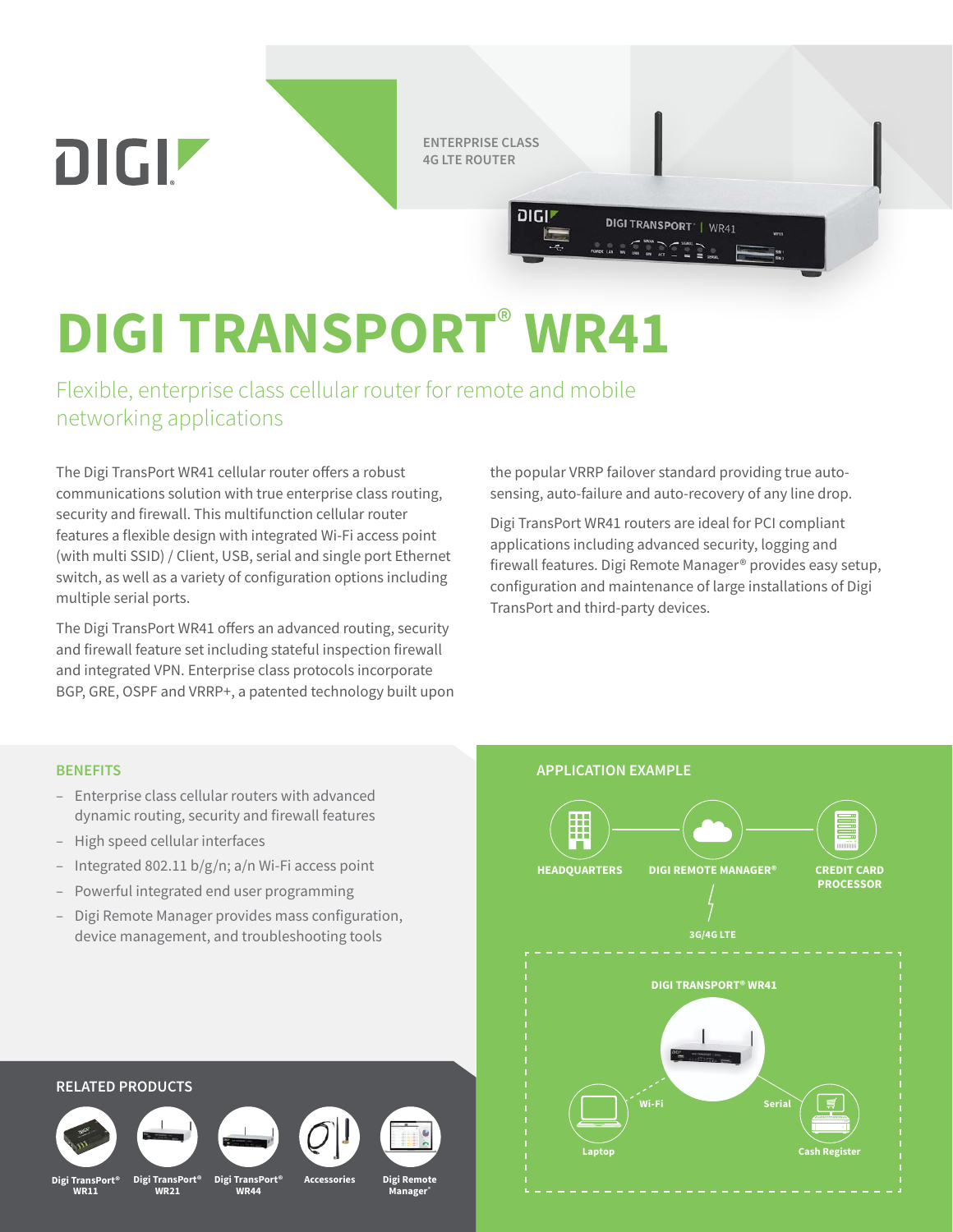| <b>SPECIFICATIONS</b>                              | Digi TransPort <sup>®</sup> WR41                                                                                                                                                                                                                                                                                                                             |  |  |  |  |  |  |
|----------------------------------------------------|--------------------------------------------------------------------------------------------------------------------------------------------------------------------------------------------------------------------------------------------------------------------------------------------------------------------------------------------------------------|--|--|--|--|--|--|
| <b>WIRELESS INTERFACES</b>                         |                                                                                                                                                                                                                                                                                                                                                              |  |  |  |  |  |  |
| WWAN**                                             |                                                                                                                                                                                                                                                                                                                                                              |  |  |  |  |  |  |
| LTE - EMEA/APAC (L1)                               | LTE CAT 3: 800(B20)/850(B5)/900(B8)/1800(B3)/1900(B2)/2100(B1)/2600(B7)<br>3G HSPA+: 850/900/1900/2100 MHz<br>2G EDGE/GPRS: 850/900/1800/1900 MHz<br>Transfer rate (max): 100 Mbps down, 50Mbps up<br>Approvals: Vodafone                                                                                                                                    |  |  |  |  |  |  |
| LTE - NORTH AMERICA (L5)                           | Software defined multi-carrier<br>LTE CAT 3: 700(B13,B17)/850(B5)/AWS(B4)/1900(B2,B25)<br>3G HSPA+: 850/900/1700AWS/1900/2100 MHz<br>3G EVDO: 800/1900 MHz<br>2G EDGE/GPRS: 850/900/1800/1900 MHz<br>2G 1XRTT: 800/1900 MHz<br>Transfer rate (max): 100 Mbps down, 50Mbps up<br>Approvals: Verizon Private Network, DMNR and PNTM, AT&T, Sprint, Telus, Bell |  |  |  |  |  |  |
| <b>GLOBAL HSPA+ (U9)</b>                           | 3G HSPA+: 850/900/1700AWS/1900/2100 MHz<br>2G EDGE/GPRS: 850/900/1800/1900 MHz<br>Transfer rate (max): 21 Mbps down, 5.76 Mbps up<br>Approvals: PTCRB, Vodafone                                                                                                                                                                                              |  |  |  |  |  |  |
| <b>CONNECTOR</b>                                   | (2) 50 Ω SMA (Center pin: female)                                                                                                                                                                                                                                                                                                                            |  |  |  |  |  |  |
| <b>SIM SLOTS</b>                                   | (2) Mini-SIM (2FF)                                                                                                                                                                                                                                                                                                                                           |  |  |  |  |  |  |
| <b>SIM SECURITY</b>                                | Optional SIM slot cover plate                                                                                                                                                                                                                                                                                                                                |  |  |  |  |  |  |
| $WI-FI^*$                                          |                                                                                                                                                                                                                                                                                                                                                              |  |  |  |  |  |  |
| <b>STANDARD</b>                                    | 802.11 b/g/n; a/n                                                                                                                                                                                                                                                                                                                                            |  |  |  |  |  |  |
| <b>MODES</b>                                       | Access point, Client and support for multiple SSID                                                                                                                                                                                                                                                                                                           |  |  |  |  |  |  |
| <b>TRANSMIT POWER</b>                              | $17$ dBm $\pm$ 2 dBm                                                                                                                                                                                                                                                                                                                                         |  |  |  |  |  |  |
| <b>RECEIVE SENSITIVITY</b>                         | 54 Mbps / -70 dBm and 11 Mbps / -83.5 dBm                                                                                                                                                                                                                                                                                                                    |  |  |  |  |  |  |
| <b>SECURITY</b>                                    | Open or shared key authentication; WEP (64- and 128-bit) encryption; WPA/WPA2 with RADIUS (WPA Enterprise and pre-shared keys)                                                                                                                                                                                                                               |  |  |  |  |  |  |
| <b>CONNECTORS</b>                                  | (2) 50 $\Omega$ RP-SMA (Center pin: male)                                                                                                                                                                                                                                                                                                                    |  |  |  |  |  |  |
| <b>WIRED INTERFACES</b>                            |                                                                                                                                                                                                                                                                                                                                                              |  |  |  |  |  |  |
| <b>SERIAL</b>                                      |                                                                                                                                                                                                                                                                                                                                                              |  |  |  |  |  |  |
| <b>PORTS</b>                                       | (1) RJ-45; DCE                                                                                                                                                                                                                                                                                                                                               |  |  |  |  |  |  |
| <b>STANDARD</b>                                    | RS-232                                                                                                                                                                                                                                                                                                                                                       |  |  |  |  |  |  |
| <b>SIGNAL SUPPORT</b>                              | TXD, RXD, RTS, CTS, DTR, DCD                                                                                                                                                                                                                                                                                                                                 |  |  |  |  |  |  |
| <b>FLOW CONTROL</b>                                | Software (XON/XOFF), Hardware supported                                                                                                                                                                                                                                                                                                                      |  |  |  |  |  |  |
| <b>ETHERNET</b>                                    |                                                                                                                                                                                                                                                                                                                                                              |  |  |  |  |  |  |
| <b>PORTS</b>                                       | (1) RJ-45; 10/100 Mbps (auto-sensing)                                                                                                                                                                                                                                                                                                                        |  |  |  |  |  |  |
| <b>USB</b>                                         |                                                                                                                                                                                                                                                                                                                                                              |  |  |  |  |  |  |
| <b>PORTS</b>                                       | (1) USB 1.0 Type A                                                                                                                                                                                                                                                                                                                                           |  |  |  |  |  |  |
| MANAGEMENT                                         |                                                                                                                                                                                                                                                                                                                                                              |  |  |  |  |  |  |
| <b>REMOTE MANAGEMENT</b>                           | Digi Remote Manager® (cloud-based); SNMP v1/v2c/v3 (user installed/managed)                                                                                                                                                                                                                                                                                  |  |  |  |  |  |  |
| <b>LOCAL MANAGEMENT</b>                            | Web Interface (HTTP/HTTPS); CLI (Telnet, SSH, SMS, Serial port)                                                                                                                                                                                                                                                                                              |  |  |  |  |  |  |
| <b>MANAGEMENT/</b><br><b>TROUBLESHOOTING TOOLS</b> | FTP, SFTP, SCP, Protocol Analyzer with PCAP for Wireshark, Event Logging with Syslog and SMTP, NTP/SNTP                                                                                                                                                                                                                                                      |  |  |  |  |  |  |
| <b>MEMORY</b>                                      | 64 MB RAM, 32 MB NOR Flash                                                                                                                                                                                                                                                                                                                                   |  |  |  |  |  |  |

\* Optional hardware



<sup>\*\*</sup> Transfer rates are network operator dependent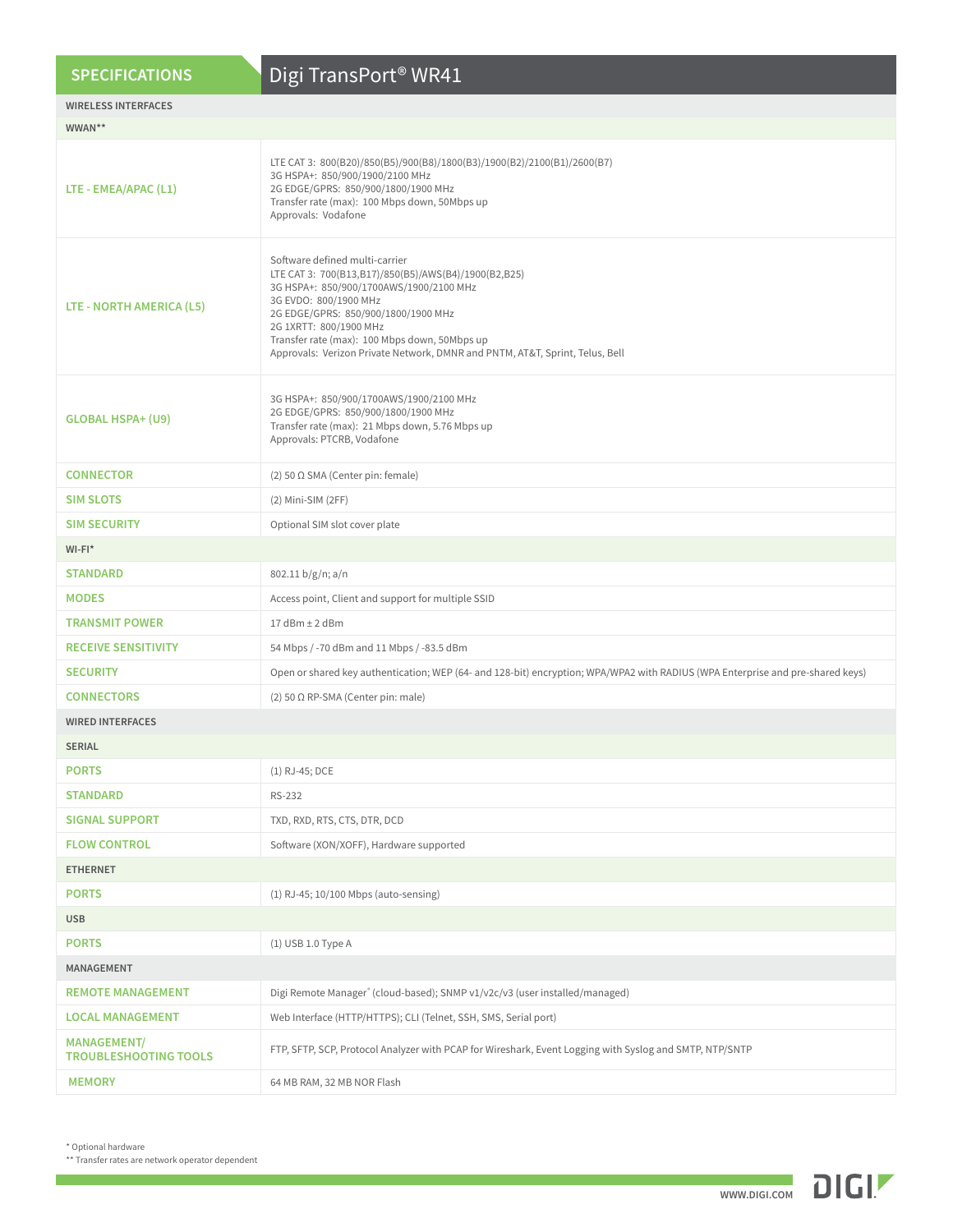#### **SPECIFICATIONS**

### Digi TransPort® WR41

|                                     | $\sim$                                                                                                                                                                  |  |  |  |  |  |
|-------------------------------------|-------------------------------------------------------------------------------------------------------------------------------------------------------------------------|--|--|--|--|--|
| <b>POWER</b>                        |                                                                                                                                                                         |  |  |  |  |  |
| <b>INPUT</b>                        | 8-48 VDC                                                                                                                                                                |  |  |  |  |  |
| <b>CONSUMPTION</b>                  | 6W max, 4W typical                                                                                                                                                      |  |  |  |  |  |
| <b>CONNECTOR</b>                    | Standard temp variants: Locking barrel; Extended temp variants: 4-pin terminal block (2 pins are used for power;<br>the other 2 pins are not used).                     |  |  |  |  |  |
| DC POWER CORD*                      | Locking barrel to bare wire or 4-pin connector to bare wire                                                                                                             |  |  |  |  |  |
| <b>DC POWER SUPPLY*</b>             | 100-240 VAC 50/60 Hz; Option of standard temperature or extended temperature                                                                                            |  |  |  |  |  |
| <b>BATTERY BACKUP</b>               | None                                                                                                                                                                    |  |  |  |  |  |
| <b>PHYSICAL</b>                     |                                                                                                                                                                         |  |  |  |  |  |
| DIMENSIONS (L X W X H)              | 4.7 in x 6.8 in x 1.3 in (120 mm x 173 mm x 32 mm)                                                                                                                      |  |  |  |  |  |
| <b>WEIGHT</b>                       | 1.27 lb (0.53 kg)                                                                                                                                                       |  |  |  |  |  |
| <b>STATUS LEDS</b>                  | Power, LAN, Wi-Fi, WWAN (Link, Act, SIM), Signal strength, Serial                                                                                                       |  |  |  |  |  |
| MATERIAL/RATING****                 | Industrial (Metal)/ IP30                                                                                                                                                |  |  |  |  |  |
| <b>MOUNTING</b>                     | Brackets for wall mount & DIN rail sold separately                                                                                                                      |  |  |  |  |  |
| <b>ENVIRONMENTAL</b>                |                                                                                                                                                                         |  |  |  |  |  |
| <b>OPERATING TEMPERATURE ***</b>    | 0° C to 40° C; Extended temp optional (-10° C to +70° C (Wi-Fi variants); -25° C to +70° C (non-Wi-Fi variants))<br>Reduced cellular performance may occur above +60° C |  |  |  |  |  |
| <b>STORAGE TEMPERATURE</b>          | -40 $^{\circ}$ C to +85 $^{\circ}$ C                                                                                                                                    |  |  |  |  |  |
| <b>RELATIVE HUMIDITY</b>            | 0% to 95% (non-condensing) @ 25°C                                                                                                                                       |  |  |  |  |  |
| <b>ETHERNET ISOLATION</b>           | 1.5 kV RMS                                                                                                                                                              |  |  |  |  |  |
| <b>SERIAL PORT PROTECTION (ESD)</b> | 15 kV                                                                                                                                                                   |  |  |  |  |  |
| <b>HAZARDOUS (CLASS 1 DIV 2)</b>    | N/A                                                                                                                                                                     |  |  |  |  |  |
| <b>CONFORMAL COATING</b>            | N/A                                                                                                                                                                     |  |  |  |  |  |
| <b>CELLULAR</b>                     | PTCRB, NAPRD.03, GCF-CC, R&TTE, EN 301 511                                                                                                                              |  |  |  |  |  |
| <b>CDMA/EV-DO</b>                   | CDG TIA/EIA-690, CDG TIA/EIA-98-E                                                                                                                                       |  |  |  |  |  |
| <b>SAFETY</b>                       | UL 60950, CSA 22.2 No. 60950, EN60950                                                                                                                                   |  |  |  |  |  |
| <b>EMISSIONS/IMMUNITY</b>           | CE, FCC Part 15 Class B, AS/NZS CISPR 22, EN55024, EN55022 Class B                                                                                                      |  |  |  |  |  |
| <b>WARRANTY</b>                     |                                                                                                                                                                         |  |  |  |  |  |
| <b>PRODUCT WARRANTY</b>             | 5 years                                                                                                                                                                 |  |  |  |  |  |
|                                     |                                                                                                                                                                         |  |  |  |  |  |

| <b>ENTERPRISE SOFTWARE</b> | <b>DESCRIPTION</b>                                                                                                                                                                                                                                                                                                                                                                                                                                                                       |
|----------------------------|------------------------------------------------------------------------------------------------------------------------------------------------------------------------------------------------------------------------------------------------------------------------------------------------------------------------------------------------------------------------------------------------------------------------------------------------------------------------------------------|
| <b>PROTOCOLS</b>           | HTTP, HTTPS, FTP, SFTP, SSL, SMTP, SNMP (v1/v2c/v3), SSH, Telnet and CLI for web management;<br>remote management via Digi Remote Manager; SMS management, protocol analyzer, ability to capture PCAP for use with Wireshark;<br>DynDNS; Dynamic DNS client compatible with BIND9/No-IP/DynDNS                                                                                                                                                                                           |
| <b>SECURITY/VPN</b>        | Stateful inspection firewall with scripting, address and port translation; VPN: IPSec with IKEv1, IKEv2, NAT Traversal; SSL, SSLv2,<br>FIPS 197, Open VPN client and server; PPTP, L2TP; (5) VPN Tunnels (upgradable to a maximum of 200); Cryptology: SHA-1, MD5, RSA;<br>Encryption: DES, 3DES and AES up to 256-bit; Authentication: RADIUS, TACACS+, SCEP for X.509 certificates; Content Filtering<br>(via 3rd party); MAC Address Filtering; VLAN support; Ethernet Port Isolation |
| <b>ROUTING/FAILOVER</b>    | IP pass-through; NAT, NAPT with IP Port Forwarding; Ethernet Bridging; GRE; Multicast Routing; Routing Protocols: PPP, PPPoE,<br>RIP (v1, v2) OSPF, SRI, BGP, iGMP routing (multicast); RSTP (Rapid Spanning Tree Protocol); IP Failover: VRRP, VRRP+TM; Automatic<br>failover/failback to second GSM network/Standby APN                                                                                                                                                                |
| <b>OTHER PROTOCOLS</b>     | DHCP; Dynamic DNS client compatible with BIND9/No-IP/DynDNS; QoS via TOS/DSCP/WRED; Modbus UDP/TCP to serial;<br>X.25 including XOT, SNA/IP, TPAD and PAD; Protocol switch; Modbus bridging for connecting diverse field assets                                                                                                                                                                                                                                                          |

\* Optional hardware.

\*\* Transfer rates are network operator dependent

\*\*\* Standard temperature power supplies may reduce temperature range.

\*\*\*\* The enclosure rating is self-declared and has not been formally verified by an independent lab.